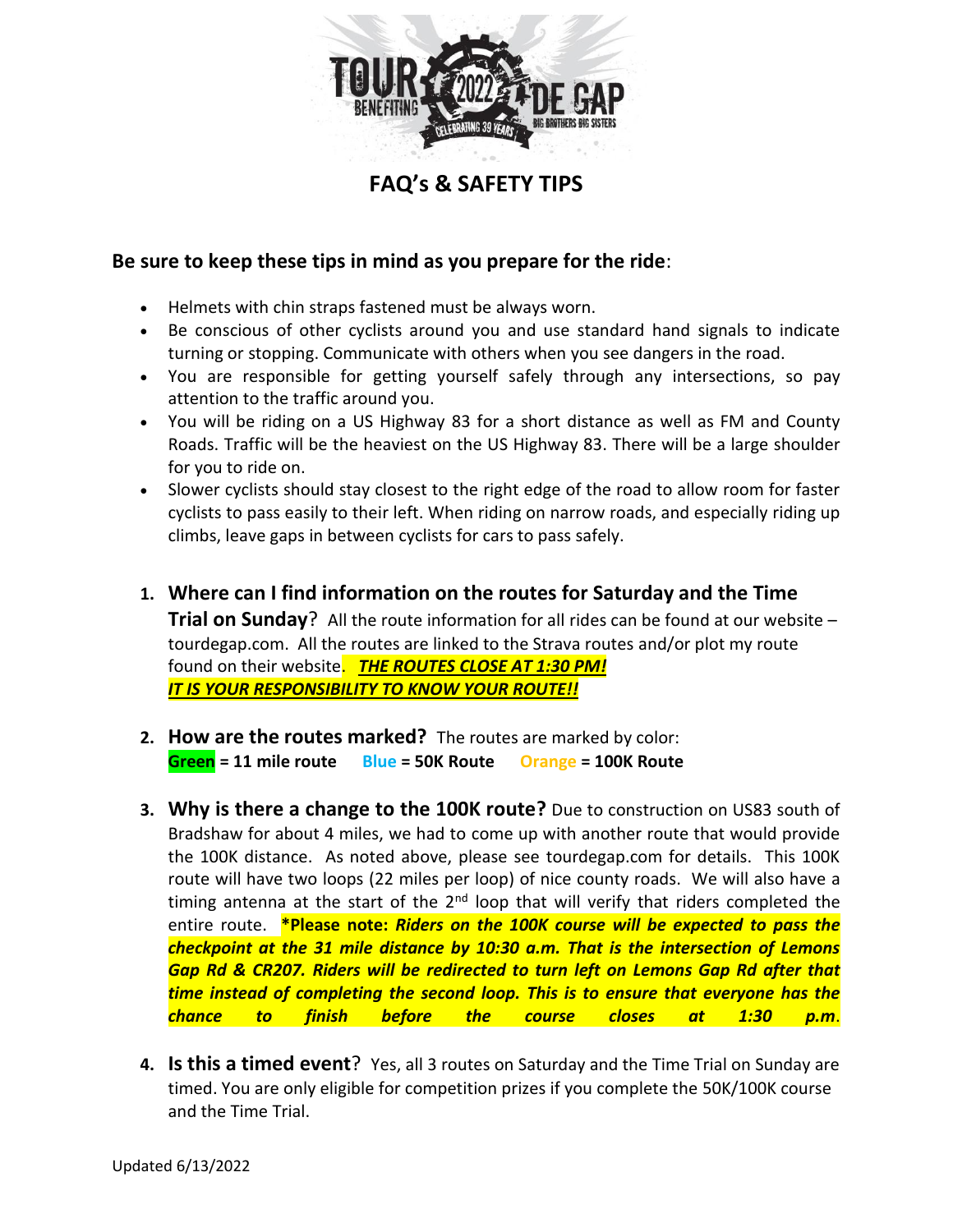

- **5. How do riders line up at the start on Saturday**? 100K riders first – departure at 7:30 am 50K riders second – departure at 7:50 am 11-mile riders last – departure at 8 am
- **6. How do the riders line up at the start on the Time Trial on Sunday**? We will take your results from the ride on Saturday and position you in a list of slowest to fastest riders. Example: If you finished first in the 100K you will go last in the TT. If you finished last in the 11-mile ride, then you will go first in the TT. Any walk-up registration will also be placed at the start of the TT.
- **7. Can we have a sprint finish at the finish line?** The Tour de Gap is a bike ride not a USA sanctioned race; however, we know that there is enjoyment in crossing the finish line first! What has been done in the past, especially with those who race the 100K, is to have a designated point in Buffalo Gap to sprint to, i.e., the Buffalo Gap city limits sign and then the riders will align themselves in the 1-2-3 order as they cross the finish line back at the pavilion area. On the 100K course this year, the Buffalo Gap city limits sign is right before the curve at the railroad tracks.
- **8. Will the roads be closed to traffic**? **NO**….at all times riders must obey traffic laws and ride on the right-hand side or shoulders of the road. Riders must follow the instructions of sheriff deputies, course marshals, and volunteers.
- **9. How many rest stops will be on the course?** There will be **FOUR (4)** stations along the courses stocked with food, water, and medical supplies. These rest stops are located at the following roads: #1 FM613/Rode Ranch Rd/Lemon Gap #2 FM173/US Highway 83 #3 FM186 @ Moro VFD #4 Lemon Gap Rd/CR207 (Water Tank at Lemon Gap)
- **10. Are there any railroad tracks on the course? YES**…all three routes will cross over a railroad track at the start and near the end of their routes. **PLEASE NOTE….IF THE RAILROAD TRACK CROSSING SIGNALS ARE LOWERED \*\*\*\*\*DO NOT CROSS OVER THE RAILROAD TRACKS\*\*\*\*\*\*\*!!!!!!!!!**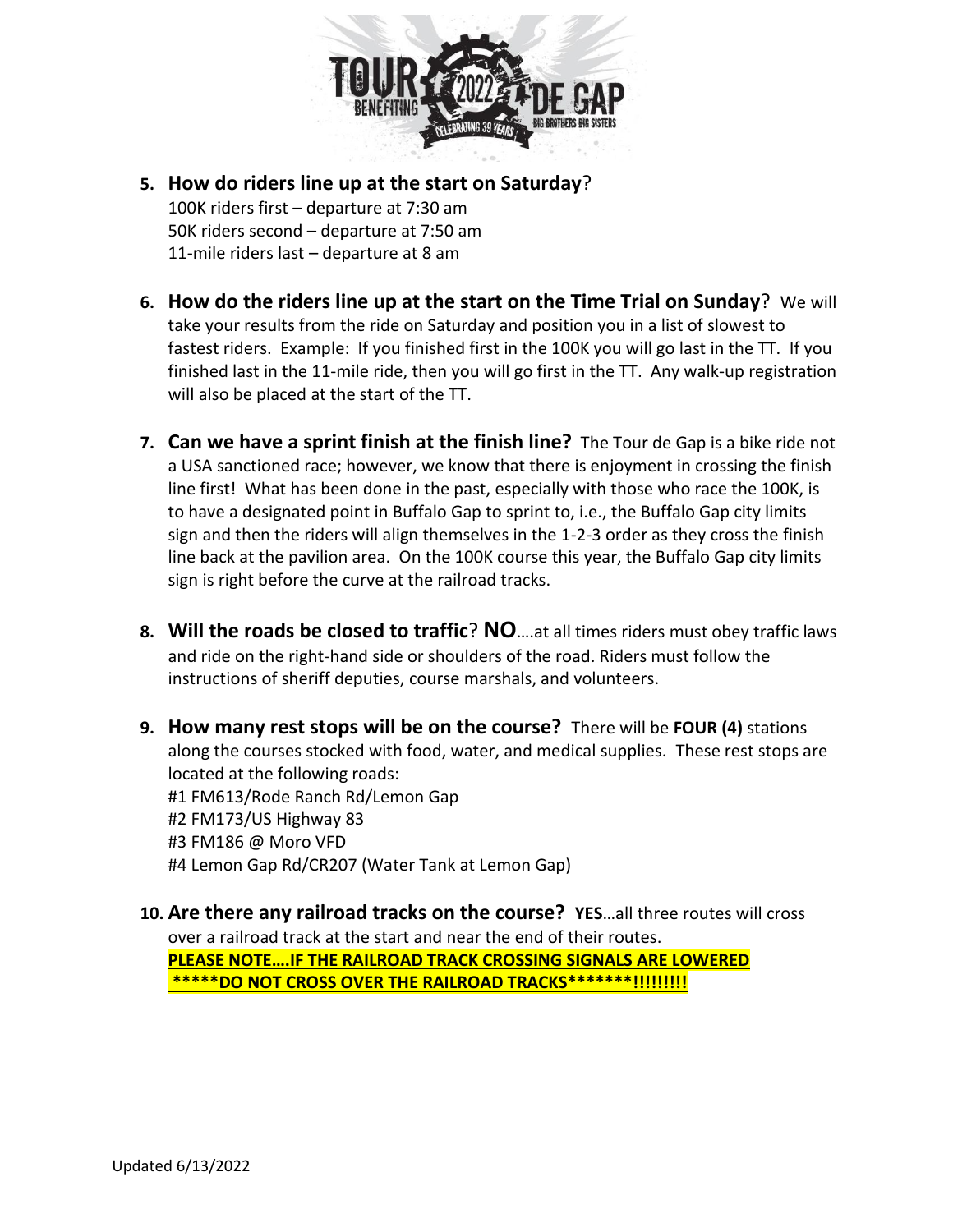

**11. Will there be a feed zone for those that are racing the 100K route?** Yes, there is a designated area on the 100K route *JUST WEST OF LEMON GAP RD ON CR207 (across from the yellow/green oil tanks). PLEASE NOTE – YOU MUST PROVIDE YOUR OWN SUPPORT FOR THIS FEED ZONE! OUR VOLUNTEERS WILL NOT BE PROVIDING SUPPORT! THOSE SUPPORTING THE RIDERS MUST STAY IN THE FEED ZONE AREA ON THE SOUTH SIDE OF THE ROAD. The feed zone area will be marked.*



- **12. Will there be restrooms at the start/finish and at the rest stops**? Yes, start/finish area as well as the rest stops will be equipped with port-a-potties.
- **13. Are there mechanics on the course**? We highly encourage all participants to know the basic safety and repair skills, including fixing a flat tire. Be prepared and bring your own CO<sup>2</sup> cartridge/pump and extra tubes for your bike. The event you are not able to repair a flat, then you may call someone or the SAG vehicle will pick you up.
- **14. Where do I pick up my start number, timing chip and goodie bag**? Packet pickup will be held at Bike Town on Friday, July 23rd from 10:00 AM to 6:00 PM and on the morning of the ride July 24<sup>th</sup>.
- **15. Can I pick up my packet the morning of the event**? Yes, but please plan to arrive extra early in case there is a line. Packet pickup will be open from 6 a.m. until 7 a.m. on Saturday July 24<sup>th</sup>.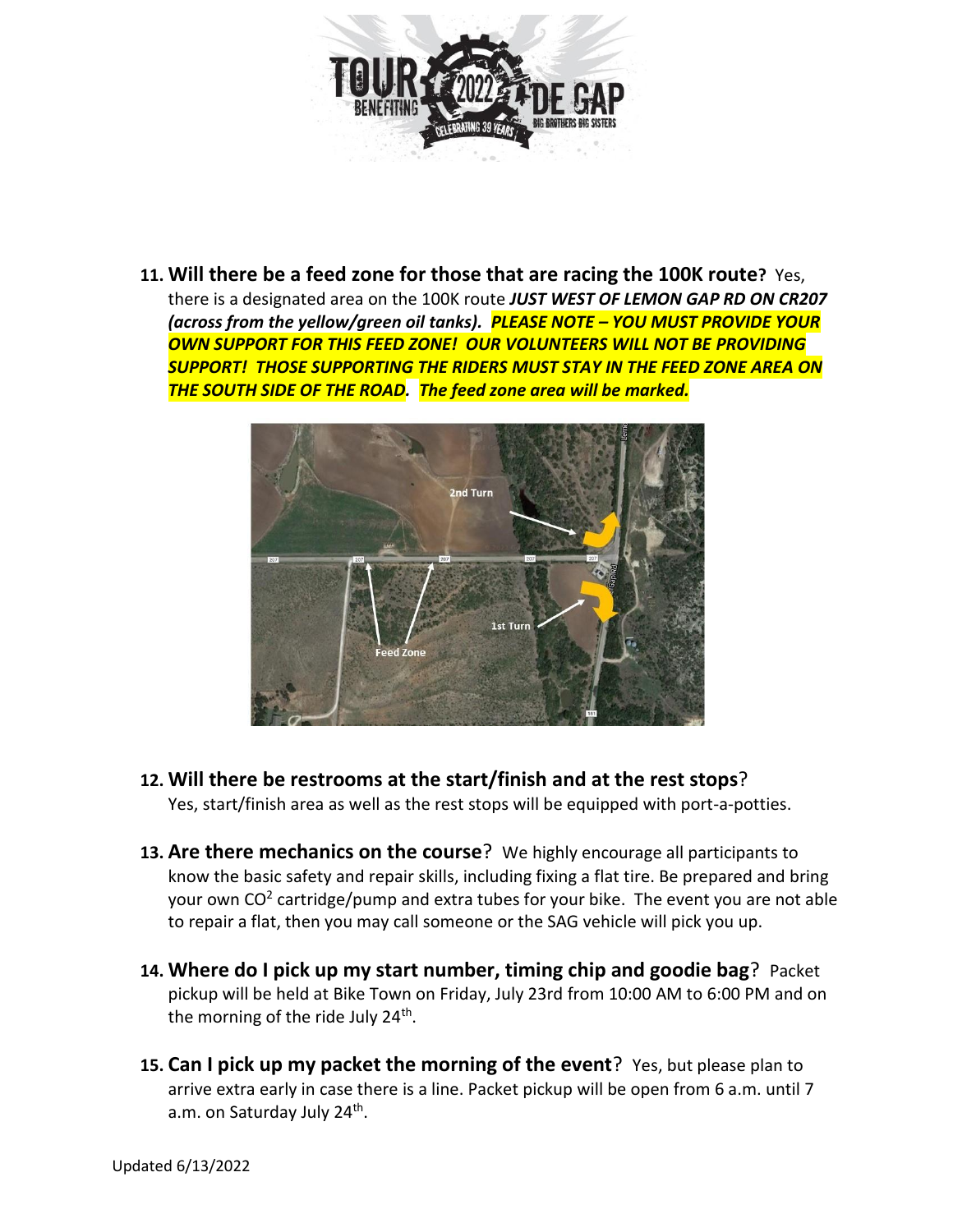

- **16. What type of bike can I ride for the ride on Saturday**? We suggest using a road bike as it is the best option to ride in groups. You can also ride a mountain bike, touring bike, or single speed (with two brakes). A triathlon bike is fine if you keep your hands on the brake lever while riding in a group. E-bikes are allowed. Those riding an ebike will not receive any awards if they ride the 100K route.
- **17. What type of bike can I ride for the Time Trial on Sunday**? Since this is a time trial with riders being released one (1) minute apart, a time trial bike or a triathlon bike will be acceptable since you will not be riding in a group. E-bikes are allowed; BUT results will not be counted in the final placement list for any prizes/awards.
- **18. What should I wear**? Helmets with buckled chin straps are a requirement for all riders and must be always worn. Headphones of any kind are not allowed. We encourage you to wear cycling shorts/bibs with jersey since these provide the most comfort and support for the distance.
- **19. Will there be water or ice or Gator Ade at the rest stops**? Yes, we will have all fluids there for the riders.
- **20. What is the weather like on the day of the ride**? As you are aware, we are in West Texas and it does get warm. The average temperature on July 23 and July 24 ranges from a low of 74° to a high of 95° with primarily southwest winds. The average # of days it rains in July is 3. So, it will be warm and dry!
- **21. What is the schedule for the weekend**? Visit our website at tourdegap.com for details
- **22. Where can I see the results of the ride**? All the results from the 2022 Tour de Gap will be posted on our website (tourdegap.com) and will be posted at the pavilion near the finish line.